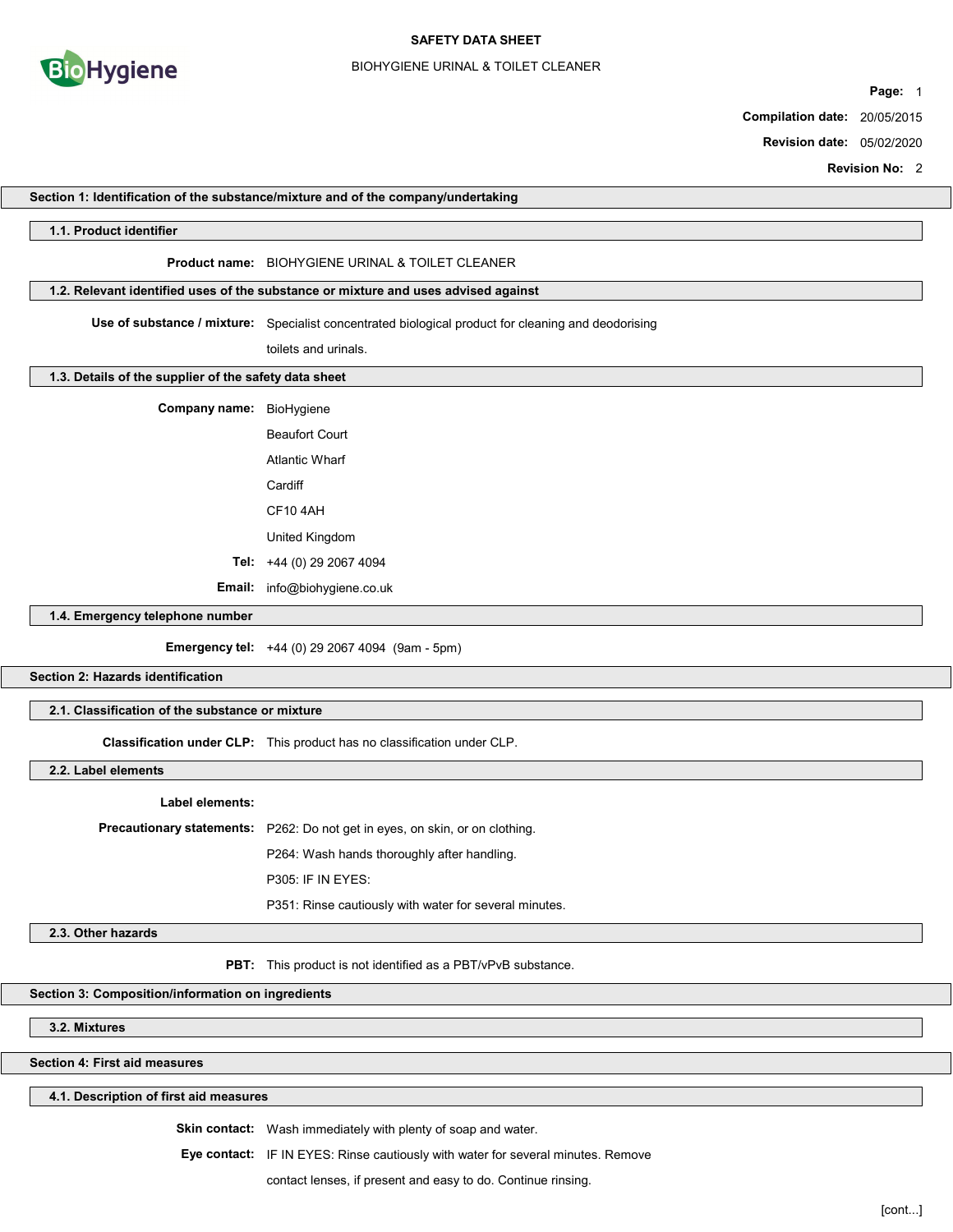SAFETY DATA SHEET



Page: 2

BIOHYGIENE URINAL & TOILET CLEANER

Ingestion: Wash out mouth with water.

Inhalation: Remove victim to fresh air.

### 4.2. Most important symptoms and effects, both acute and delayed

Skin contact: There may be mild irritation at the site of contact.

Eye contact: There may be irritation and redness.

Ingestion: There may be irritation of the throat.

Inhalation: Not anticipated under normal conditions of use.

Delayed / immediate effects: Immediate effects can be expected after short-term exposure.

### 4.3. Indication of any immediate medical attention and special treatment needed

Immediate / special treatment: Not applicable.

Section 5: Fire-fighting measures

5.1. Extinguishing media

**Extinguishing media:** Suitable extinguishing media for the surrounding fire should be used. Use

water spray to cool containers.

# 5.2. Special hazards arising from the substance or mixture

Exposure hazards: Not applicable.

5.3. Advice for fire-fighters

Advice for fire-fighters: Wear self-contained breathing apparatus. Wear protective clothing to

prevent contact with skin and eyes.

Section 6: Accidental release measures

6.1. Personal precautions, protective equipment and emergency procedures

Personal precautions: Refer to section 8 of SDS for personal protection details.

6.2. Environmental precautions

Environmental precautions: No special environmental concerns.

# 6.3. Methods and material for containment and cleaning up

Clean-up procedures: Wash the spillage site with large amounts of water.

6.4. Reference to other sections

Reference to other sections: Refer to section 8 of SDS.

Section 7: Handling and storage

7.1. Precautions for safe handling

Handling requirements: Not applicable.

#### 7.2. Conditions for safe storage, including any incompatibilities

Storage conditions: Store in a cool, well ventilated area. Keep container tightly closed.

7.3. Specific end use(s)

Specific end use(s): No data available.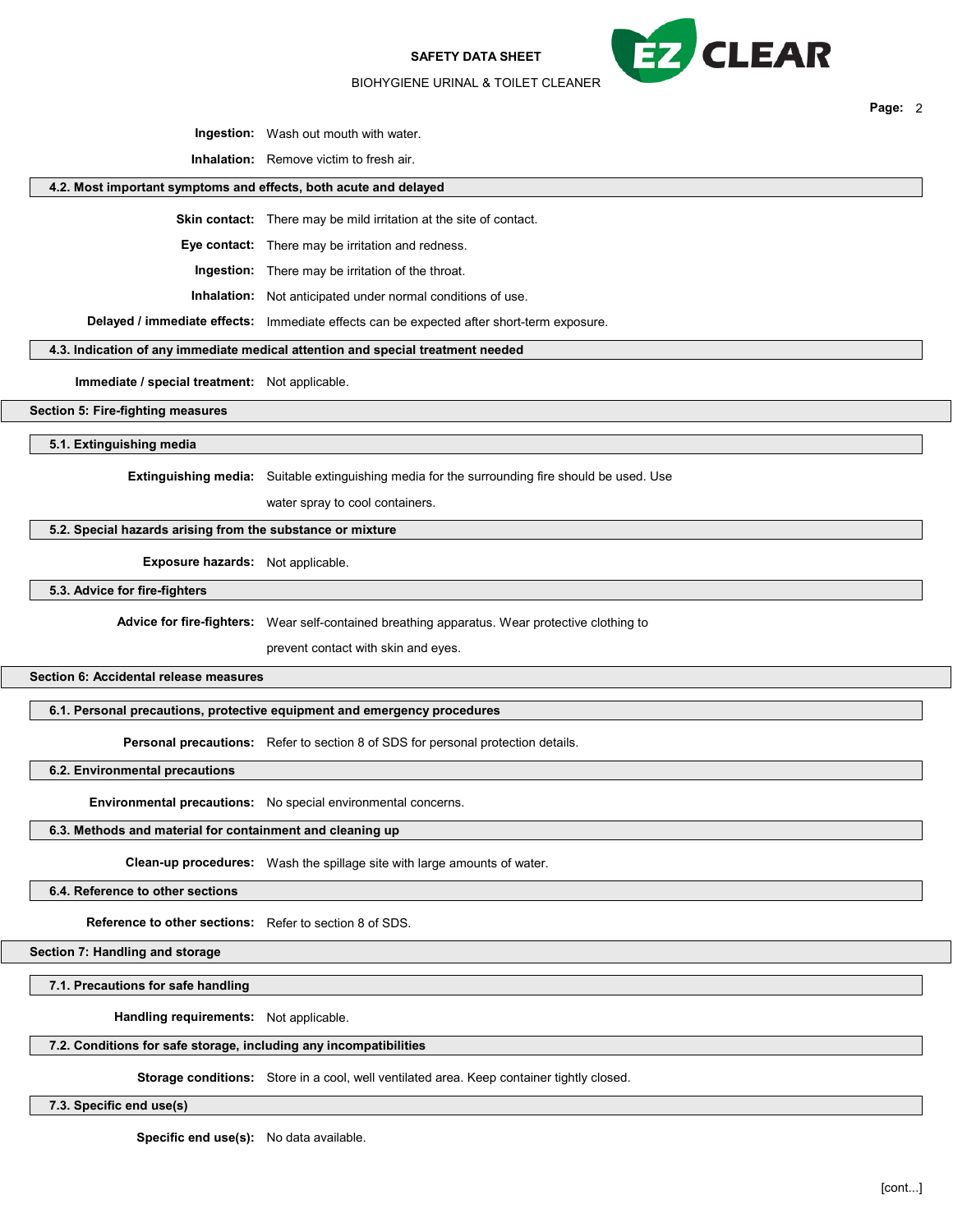#### SAFETY DATA SHEET



Page: 3

#### BIOHYGIENE URINAL & TOILET CLEANER

# Section 8: Exposure controls/personal protection

# 8.1. Control parameters

Workplace exposure limits: No data available.

### DNEL/PNEC Values

DNEL / PNEC No data available.

#### 8.2. Exposure controls

| <b>Engineering measures:</b> Not applicable. |                                                                                  |
|----------------------------------------------|----------------------------------------------------------------------------------|
|                                              | <b>Respiratory protection:</b> Respiratory protection not required.              |
|                                              | <b>Hand protection:</b> Wear gloves if prolonged contact with product is likely. |
|                                              | <b>Eye protection:</b> Not applicable. Avoid contact with the eyes.              |
| <b>Skin protection:</b> Not applicable.      |                                                                                  |
| <b>Environmental:</b> Not applicable.        |                                                                                  |
|                                              |                                                                                  |

Section 9: Physical and chemical properties

# 9.1. Information on basic physical and chemical properties

| <b>State: Liquid</b>                                    |                                                |                                                 |                           |
|---------------------------------------------------------|------------------------------------------------|-------------------------------------------------|---------------------------|
| Colour: Blue                                            |                                                |                                                 |                           |
|                                                         | <b>Odour:</b> Pleasant                         |                                                 |                           |
| Evaporation rate: No data available.                    |                                                |                                                 |                           |
|                                                         | <b>Oxidising:</b> No data available.           |                                                 |                           |
| <b>Solubility in water:</b> Soluble                     |                                                |                                                 |                           |
|                                                         | <b>Viscosity:</b> No data available.           |                                                 |                           |
| Boiling point/range $\textdegree$ C: >100               |                                                | Melting point/range°C: >0                       |                           |
| <b>Flammability limits %: lower:</b> No data available. |                                                |                                                 | upper: No data available. |
|                                                         | Flash point <sup>°</sup> C: No data available. | Part.coeff. n-octanol/water: No data available. |                           |
| Autoflammability°C: No data available.                  |                                                | Vapour pressure: No data available.             |                           |
| Relative density: 1.03 g/cm3                            |                                                | <b>pH:</b> 6-8                                  |                           |
|                                                         | <b>VOC g/l:</b> No data available.             |                                                 |                           |

9.2. Other information

Other information: No data available.

Section 10: Stability and reactivity

# 10.1. Reactivity

Reactivity: Stable under recommended transport or storage conditions.

# 10.2. Chemical stability

Chemical stability: Stable under normal conditions.

10.3. Possibility of hazardous reactions

Hazardous reactions: Hazardous reactions will not occur under normal transport or storage

conditions. Decomposition may occur on exposure to conditions or materials

listed below. [cont...]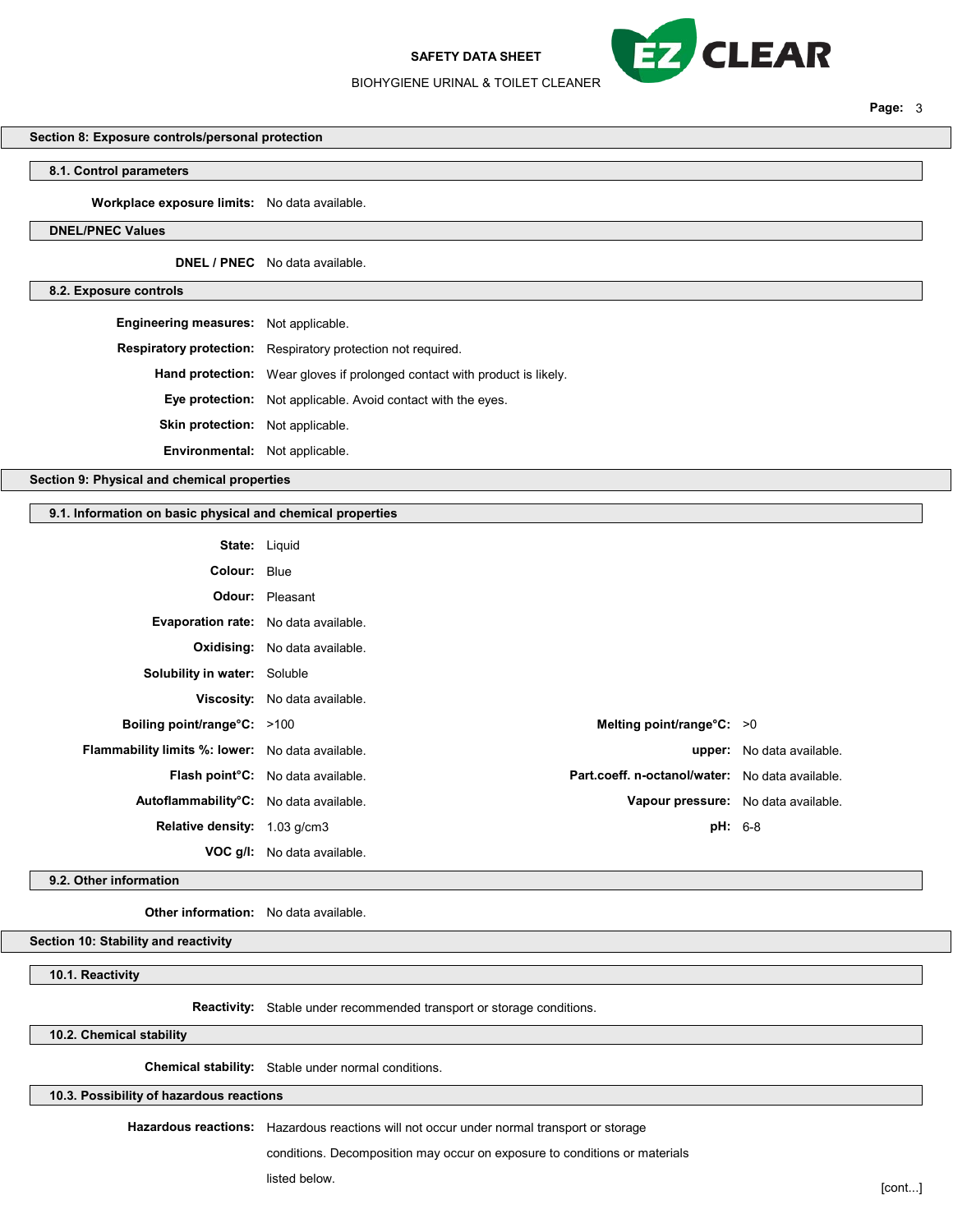SAFETY DATA SHEET



Page: 4

#### BIOHYGIENE URINAL & TOILET CLEANER

#### 10.4. Conditions to avoid

Conditions to avoid: Heat.

10.5. Incompatible materials

Materials to avoid: Strong oxidising agents. Strong acids.

#### 10.6. Hazardous decomposition products

Haz. decomp. products: No data available.

# Section 11: Toxicological information

11.1. Information on toxicological effects

Toxicity values: No data available.

#### Symptoms / routes of exposure

Skin contact: There may be mild irritation at the site of contact.

Eye contact: There may be irritation and redness.

Ingestion: There may be irritation of the throat.

Inhalation: Not anticipated under normal conditions of use.

Delayed / immediate effects: Immediate effects can be expected after short-term exposure.

### Section 12: Ecological information

12.1. Toxicity

Ecotoxicity values: No data available.

#### 12.2. Persistence and degradability

Persistence and degradability: Biodegradable.

# 12.3. Bioaccumulative potential

Bioaccumulative potential: No bioaccumulation potential.

12.4. Mobility in soil

Mobility: Readily absorbed into soil.

# 12.5. Results of PBT and vPvB assessment

PBT identification: This product is not identified as a PBT/vPvB substance.

### 12.6. Other adverse effects

Other adverse effects: Negligible ecotoxicity.

Section 13: Disposal considerations

13.1. Waste treatment methods

Disposal operations: Small amounts of unwanted product may be flushed with water to sewer.

Disposal of packaging: Dispose of as normal industrial waste.

NB: The user's attention is drawn to the possible existence of regional or

national regulations regarding disposal.